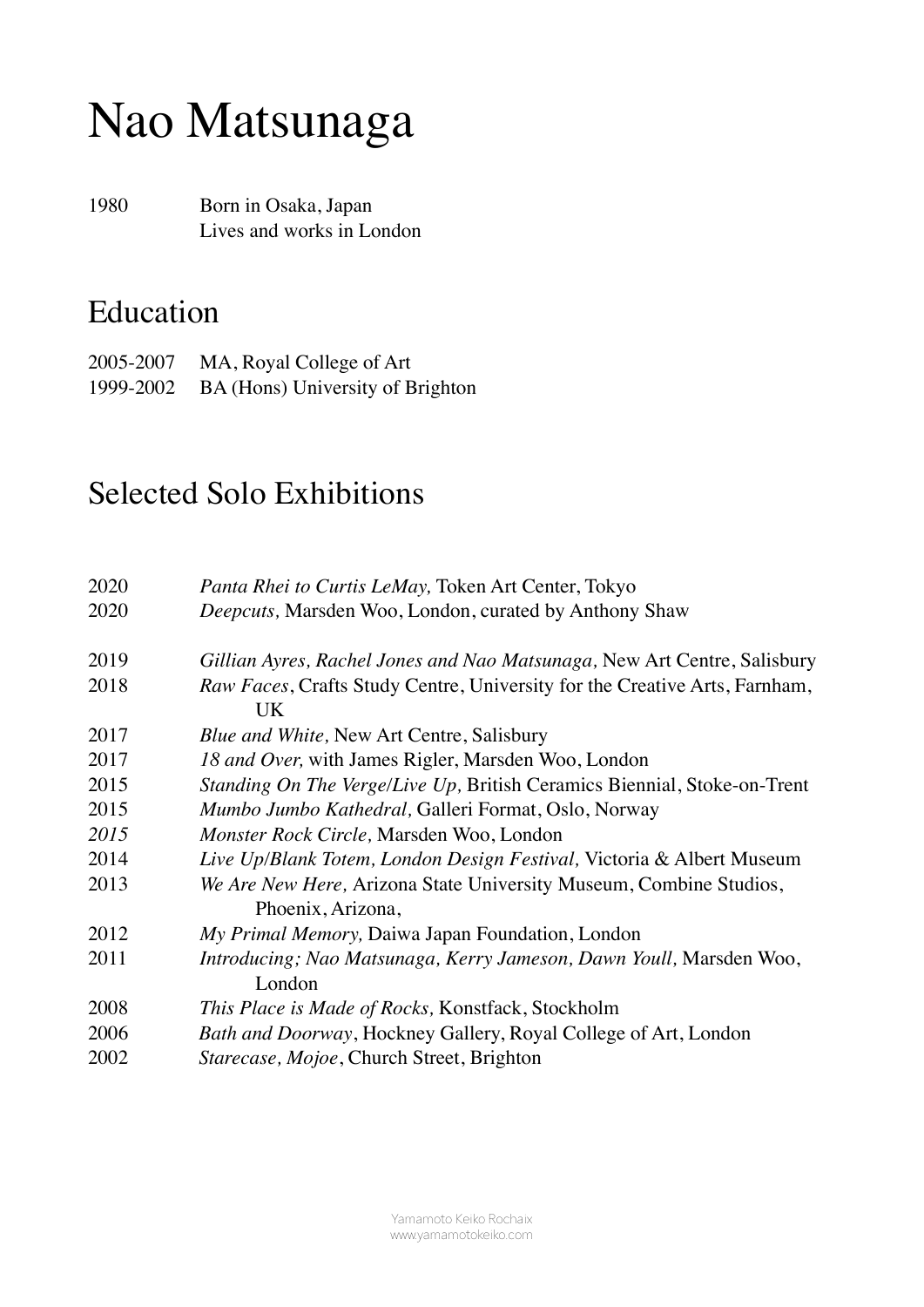## Selected Group Exhibitions

| 2021 | Genius Loci, Gio Ponti's L'ange volant, Paris, curated by Marion Vignal                                     |
|------|-------------------------------------------------------------------------------------------------------------|
| 2021 | Off-Centre 29th International Symposium of Ceramics, Bechyně, Czech<br>Republic, curated by Kristýna Péčová |
| 2020 | Backbone of Things, Te Auaha, Wellington, NZ, curated by Glenn Barkley                                      |
| 2020 | Nao Matsunaga + Melodie Mousset, Stereo Exchange, Copenhagen                                                |
| 2019 | Barefoot, Large Glass, London, curated by Tonico Lemos Auad                                                 |
| 2019 | Winter group show, Marsden Woo, London                                                                      |
| 2019 | Korea International Ceramic Biennale 2019, Rep. of Korea                                                    |
| 2019 | Size of Thought, White Conduit Projects, London, curated by Mark Dunhill<br>and Caroline Broadhead          |
| 2019 | New Sculptural Presence, Nilufar depot, Milan, curated by Libby<br><b>Sellers</b>                           |
| 2018 | Things of Beauty Growing, Fitzwilliam Museum, University of Cambridge,<br>Cambridge                         |
| 2017 | Museum of Together, Spiral Building, Tokyo                                                                  |
| 2017 | Things of Beauty Growing, Yale Centre for British Art, New Haven,<br>Conneticut                             |
| 2016 | Java Contemporary Ceramics Biennale, National Museum of Indonesia,<br>Jakarta                               |
| 2016 | Material Language, New Work in Clay, New Art Centre, Salisbury                                              |
| 2016 | Timepiece Brian Illsley and Company Limited, Marsden Woo, London                                            |
| 2014 | Selected by, Limoncello, London                                                                             |
| 2014 | Ceramic Object, Galarie Format, Oslo                                                                        |
| 2014 | Mixed Display, Marsden Woo, London                                                                          |
| 2013 | Award Show, British Ceramics Biennial, Stoke-on-Trent                                                       |
| 2013 | Sculptural Ceramics, Pangolin, London                                                                       |
| 2013 | Jerwood Makers Open 2012, Jerwood Space, London (Cat) Touring show                                          |
| 2011 | Modern Languages, Galway City Museum, Ireland (Cat)                                                         |
| 2011 | Modern Languages, National Craft Gallery, Kilkenny, Ireland                                                 |
| 2011 | British ceramic Biannual, Stoke-on-Trent                                                                    |
| 2011 | Introducing; Nao matsunaga, Kerry Jameson, Dawn Youll, Marsden Woo,<br>London                               |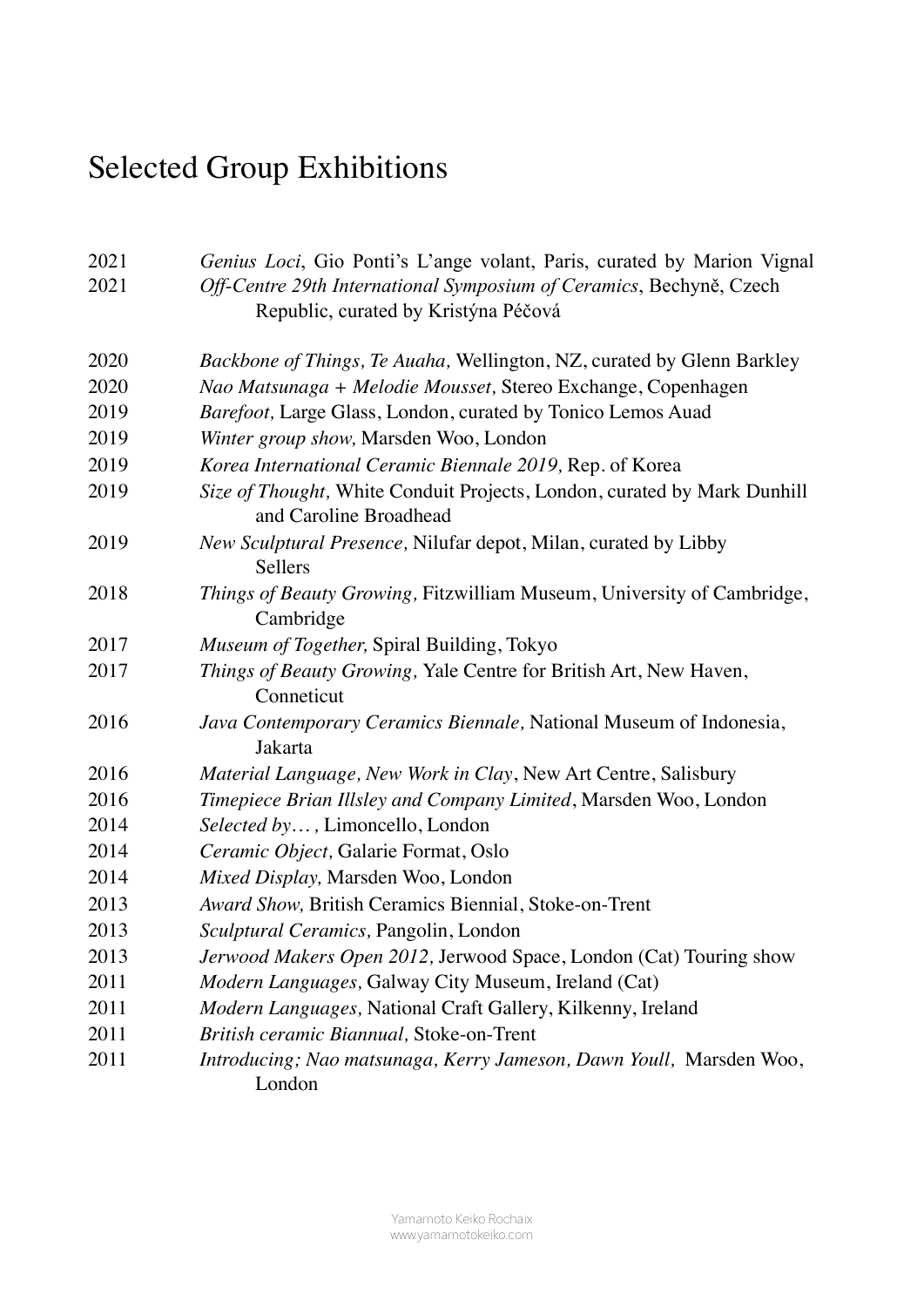| 2011 | Gallery artists show, Marsden Woo, London        |
|------|--------------------------------------------------|
| 2010 | Collect, Saatchi Gallery, London                 |
| 2010 | <i>Studio</i> , Ruthin Craft Centre, Wales (Cat) |
| 2010 | Group show, Marsden Woo, London                  |
| 2009 | Diversions, Glyn Vivian Gallery, Swansea         |
| 2009 | Group show, Barret Marsden Gallery, London       |
| 2007 | Great exhibition, Royal College of Art, London   |
| 2007 | Seduce/expand/convert, Turf Gallery, London      |
| 2006 | <i>In site</i> , Royal College of Art, London    |
| 2006 | Ceramic Art London, London                       |
| 2006 | Arete, Madam Lillies, London                     |

#### Public Collection

Victoria and Albert Museum, York Museum and Art Gallery, Brighton and Hove Museum, Shipley Art Gallery, Craft Council UK

#### Awards and Scholarships

- Small grant, Great Britain Sasakawa Foundation, London
- Small grant, Daiwa Japan Foundation, London
- 2016 Bursary, British Council, Indonesia
- 2016 Bursary, Japan Foundation, Indonesia
- 2015 Bursery, Art Council of Norway
- Winner, British Ceramics Biannual Award
- Windgate fellowship for ASU residency
- Winner, Jerwood Makers Open 2012
- Shortlisted, Arts Foundation fellowship for Ceramics
- 2010 Bursary, Cove Park, Scotland
- Bursary, Anglo Sweden society
- 2007 Maintenance Grant, Leverhume trust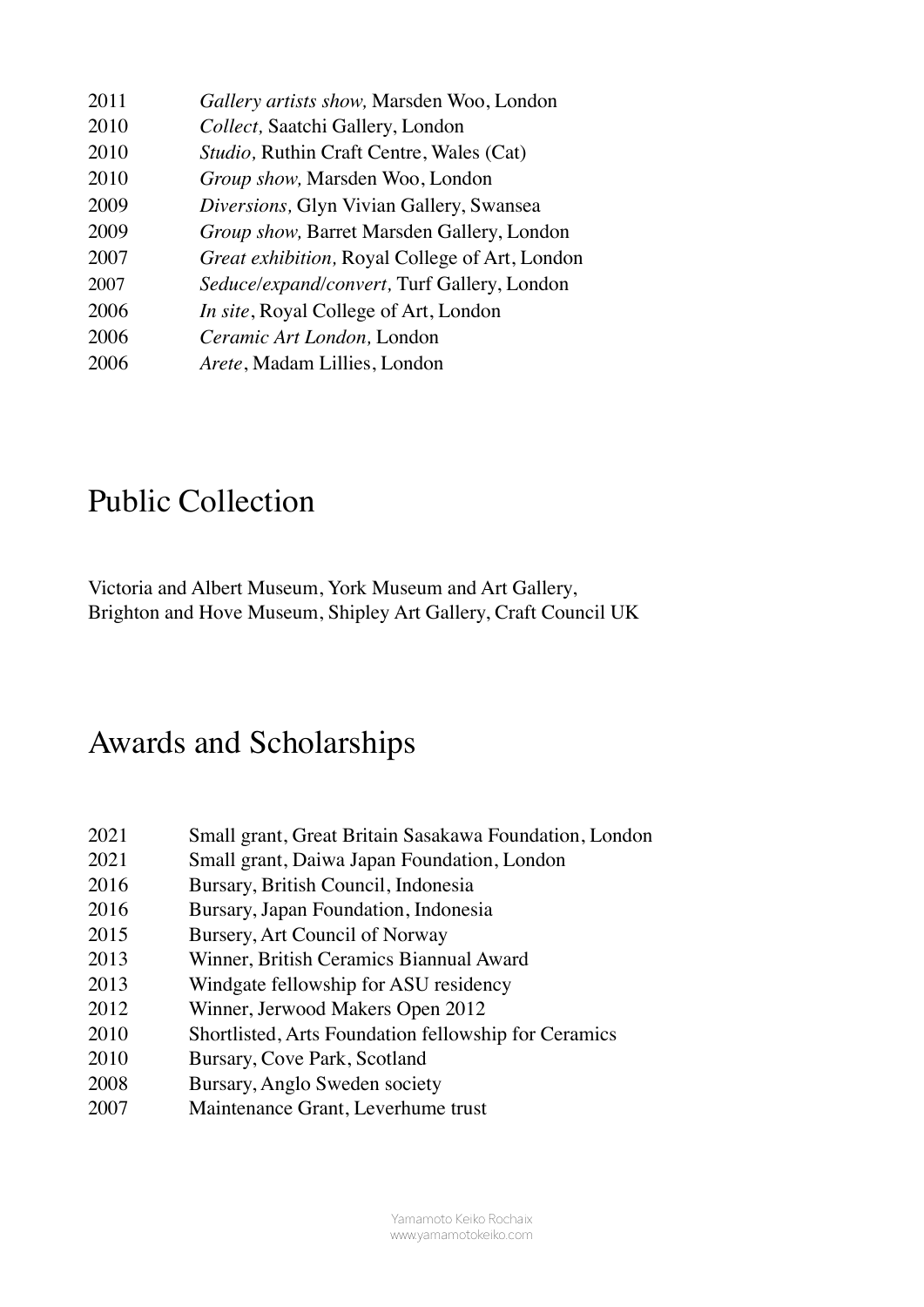## Artist in residence

| 2022 | Shigaraki Ceramic Culture Park, Shigaraki, Japan                  |
|------|-------------------------------------------------------------------|
| 2021 | LaunchPad LaB, France                                             |
| 2021 | 29th International Symposium of Ceramics Bechyně, Czech Republic. |
| 2016 | Java Contemporary Ceramics Biennale, Yogyakarta, Indonesia        |
| 2015 | National Academy of Art Oslo, Norway                              |
| 2014 | Victoria and Albert Museum, London, UK                            |
| 2014 | Cranbrook Academy of Arts, MI, USA                                |
| 2013 | ASU Art Museum, Phoenix, AZ, USA                                  |
| 2010 | Cove Park, Scotland. (Invited Artist)                             |
| 2007 | Konstfack, Stockholm, Sweden                                      |
|      |                                                                   |

## Publications

| 2022 | Contemporary British Ceramics, Ashley Thorpe    |
|------|-------------------------------------------------|
| 2017 | Things of Beauty Growing, Yale University Press |
| 2013 | Ceramic Review UK                               |
| 2011 | The Pot book, Edmund de Waal, Phaidon           |
| 2010 | The Ceramic bible, Louisa Taylor, Rotovision    |
| 2011 | Museums journal                                 |
| 2011 | Modern Languages catalogue                      |
| 2010 | Studio catalogue                                |

## Teaching

| 2015            | Visiting lecturer, Bath Spa School of Art and Design,         |
|-----------------|---------------------------------------------------------------|
| 2015            | Visiting lecturer, National Academy of Art, Oslo              |
| $2014$ -ongoing |                                                               |
|                 | Visiting lecturer, Royal College of Art, London, UK           |
| 2014            | Visiting lecturer, University of Colorado at Boulder, CO, USA |